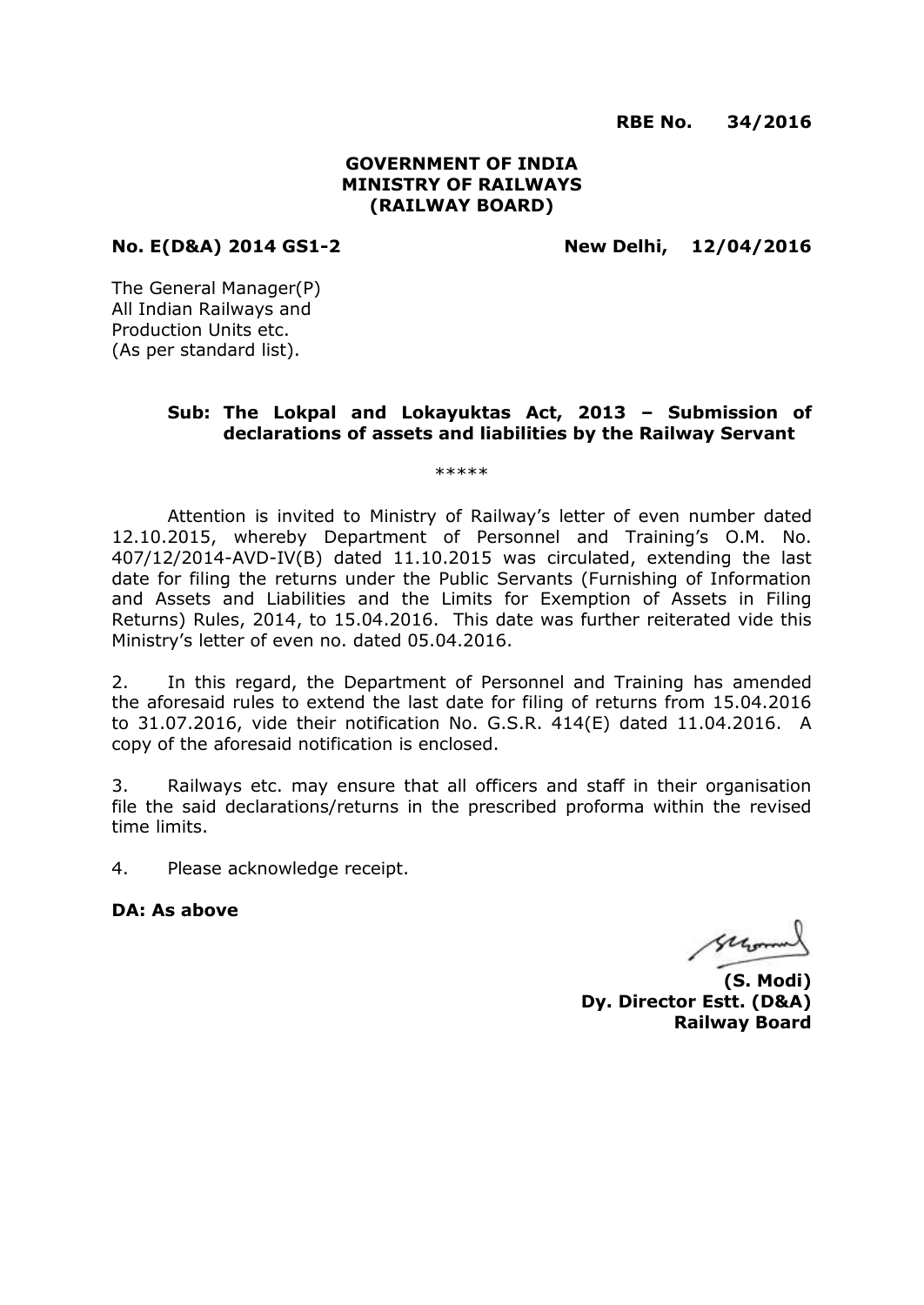**भारत सरकार रेल मंत्रालय (रेलवे बोर्ड)** 

**सं. ई(र्ी एण् र् ए) 2014 जीएस1-2 नई दिल् लय, दिनांक 12.04.2016**

महाप्रबंधक (कार्मिक) सभी भारतीय रेलें और उत्पादन इकाइयां आदि (मानक सूची के अनुसार).

# **ववषय : लोकपाल और लोकायक्ुत धिनिनयम, 2013 – रेल सेवकों द्वारा पररसंपत्ततयों और िेयताओं के बारे मेंघोषणा प्रसतत करना ु**

आपका ध्यान रेल मंत्रालय के दिनांक 12.10.2015 के समसंख्यक पत्र की ओर आकर्षित किया जाता है जिसके तहत कार्मिक तथा प्रशिक्षण विभाग दवारा दिनांक 11.10.2015 का कार्यालय ज्ञापन सं 407/12/2014-ए.वी.डी.-IV (बी) परिपत्रित किया गया था जिसमें लोक सेवक (सूचना और आस्तियों तथा दायित्वों की विवरणी देने तथा विवरणीयां फाइल करने में आस्तियों की छूट के लिए सीमाएं) नियम, 2014 के तहत घोषणा प्रस्तुत करने की अंतिम तिथि 15.04.2016 तक बढ़ाई गयी थी. रेल मंत्रालय के दिनांक 05.04.2016 के समसंख्यक पत्र दवारा इस तिथि की पुनरावृत्ति की गयी थी.

2. इस सम्बन्ध में कार्मिक एवं प्रशिक्षण विभाग ने अधिसूचना सं. सा. का. नि. 414 (अ) द्वारा उपरोक्त नियमों को संशोधित करते हुए उक्त नियमों के तहत घोषणा प्रस्तुत करने की अंतिम तिथि को 15.04.2016 से बढाकर 31.07.2016 कर दिया है. उक्त अधिसूचना की प्रति संलग्न है.

3. रेलें आदि यह सुनिश्चित करें कि उक्त घोषणाएँ/रिटर्न उनके संगठन के सभी अधिकारी और कर्मचारी निर्धारित फार्म में संशोधित समय-सीमा के भीतर जमा करें।

4. कृपया पावती दें।

संलग्नक: यथोक्त

 $z$  and  $z$  and **(एस. मोिय)**  उप निदेशक स्था. (डी एण्ड ए) **रेलवे बोर्ड**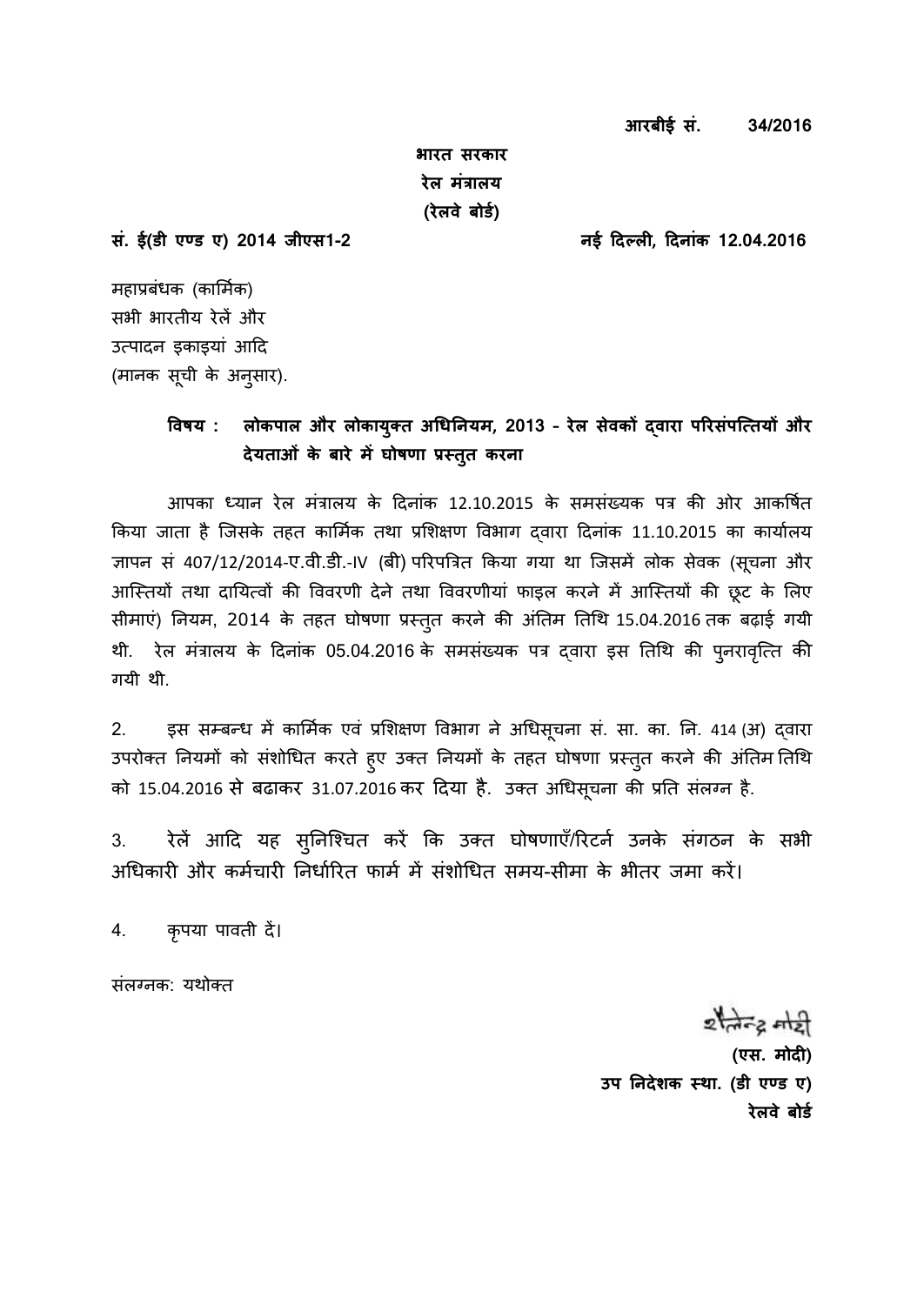

*<u>amanum</u>* 

**EXTRAORDINARY**

**Hkkx II—[k.M 3—mi&[k.M (i)**

**PART II—Section 3—Sub-section (i)** 

**<u>uाधिकार से पकाशित</u>** 

**PUBLISHED BY AUTHORITY**

| सं. 2611 | नई दिल्ली, सोमवार, अप्रैल 11, 2016⁄चैत्र 22, 1938   |
|----------|-----------------------------------------------------|
| No. 261] | NEW DELHI, MONDAY, APRIL 11, 2016/ CHAITRA 22, 1938 |

# कार्मिक, लोक शिकायत और पेंशन मंत्रालय

### (कार्मिक और प्रशिक्षण विभाग)

## अधिसूचना

नई ᳰद᭨ली, 11 अᮧैल, 2016

सा.का.नि. 414(अ).—केन्द्रीय सरकार, लोकपाल और लोकायुक्त अधिनियम, 2013 (2014 का 1) की धारा 59 की उपधारा (2) के खंड (ट) और खंड (ड) के साथ पठित धारा 44 द्वारा प्रदत्त शक्तियों का प्रयोग करते हुए, लोक सेवक (सूचना और आस्तियों तथा दायित्वों की वार्षिक विवरणी देने तथा विवरणियां फाइल करने में आस्तियों की छूट के लिए सीमाएं) नियम, 2014 का और संशोधन करने के लिए निम्नलिखित नियम बनाती है, अर्थात् :—

- 1. (1) इन नियमों का संक्षिप्त नाम लोक सेवक (सूचना और आस्तियों तथा दायित्वों की वार्षिक विवरणी देने तथा विवरणियां फाइल करने में आस्तियों की छूट के लिए सीमाएं) संशोधन नियम, 2016 है ।
	- (2) ये राजपत्र में उनके प्रकाशन की तारीख को प्रवृत्त होंगे ।

2. लोक सेवक (सूचना और आस्तियों तथा दायित्वों की वार्षिक विवरणी देने तथा विवरणियां फाइल करने में आस्तियों की छूट के लिए सीमाएं) नियम, 2014 के नियम 3 के उपनियम (2) में,—

- (क) पहले परंतुक में "15 अप्रैल, 2016 को या उससे पूर्व" अंकों और शब्दों के स्थान पर, "31 जुलाई, 2016 को या उसके पर्व'' अंक और शब्द रखे जाएंगे:
- (ख) दूसरे परंतुक में "15 अप्रैल, 2016 को या उससे पूर्व" अंकों और शब्दों के स्थान पर, "31 जुलाई, 2016 को या उसके पूर्व" अंक और शब्द रखे जाएंगे;

[फा. सं. 407/12/2014-एवीडी-IV (बी)]

जिश्न बरुआ, संयुक्त सचिव